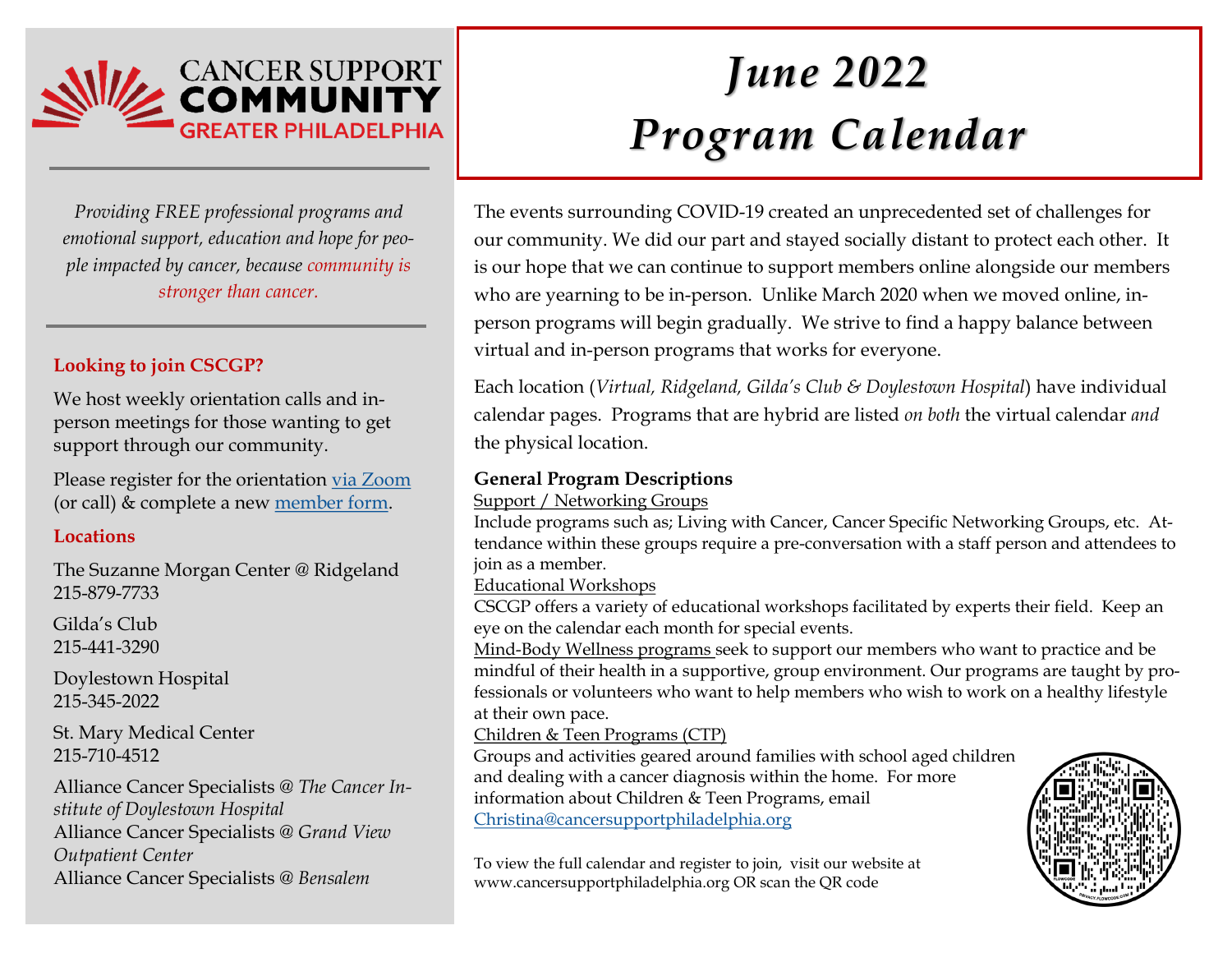| <b>Monday</b>                                                                                                                                                                                                                                                                    | <b>Tuesday</b>                                                                                                                                                                                                                                                                   | Wednesday                                                                                                                            | <b>Thursday</b>                                                                                                                                                                           | <b>Friday</b>                                  |
|----------------------------------------------------------------------------------------------------------------------------------------------------------------------------------------------------------------------------------------------------------------------------------|----------------------------------------------------------------------------------------------------------------------------------------------------------------------------------------------------------------------------------------------------------------------------------|--------------------------------------------------------------------------------------------------------------------------------------|-------------------------------------------------------------------------------------------------------------------------------------------------------------------------------------------|------------------------------------------------|
|                                                                                                                                                                                                                                                                                  | Virtual Program Calendar<br><b>CANCER SUPPORT</b><br><b>COMMUNITY</b><br><b>GREATER PHILADELPHIA</b>                                                                                                                                                                             | 1<br>1:00 PM-Art Club<br>5:30 PM-Yoga Therapy for Cancer                                                                             | 2<br><b>9:00 AM</b> —Restorative Yoga with<br>Deanna<br>10:30 AM-Guided Meditation<br>11:15 AM-Living with Cancer Sup-<br>port Group<br>2:00 PM-Writing For Health &<br>Wellness          |                                                |
| 6<br>10:30 AM-Qigong with Deanna<br>11:00 AM-Living With Cancer Sup-<br>port Group<br>1:00 PM-Colorectal Cancer Network-<br>ing Group Sponsored by The Adriana<br>Halper Fund<br>2:30 PM-Breast Cancer Support<br>Group<br>4:00 PM-Tutoring Program<br>5:30 PM-Feel Good Fitness | 9:30 AM-NIA Sponsored by the<br>Bob Brockman Nia Fund<br>10:30 AM-Pilates with Sheila<br>1:00 PM-New Member Orientation<br>6:30 PM-Living with Cancer Sup-<br>port Group<br>7:30 PM-Breast Cancer Support<br>Group                                                               | 8<br>11:00 AM-Laughing When Nothing 9:00 AM-Restorative Yoga with<br>Seems Funny, and When It Is!<br>5:30 PM-Yoga Therapy for Cancer | 9<br>Deanna<br>10:30 AM-Guided Meditation<br>11:15 AM-Living with Cancer Sup-<br>port Group                                                                                               |                                                |
| 13<br>10:30 AM-Qigong with Deanna<br>11:00 AM-Living With Cancer Sup-<br>port Group<br>1:15 PM-Lymphedema Networking<br>Group<br>2:30 PM-Breast Cancer Support<br>Group<br>5:30 PM-Feel Good Fitness                                                                             | 14<br>9:30 AM-NIA Sponsored by the<br>Bob Brockman Nia Fund<br>10:30 AM-Pilates with Sheila<br>1:00 PM-Living After Cancer Sup-<br>port Group<br>1:00 PM-New Member Orientation<br>6:30 PM-Ovarian Cancer Network-<br>ing Group<br>6:30 PM-Prostate Cancer Network-<br>ing Group | 15<br>1:00 PM-Art Club<br>5:30 PM-Yoga Therapy for Cancer                                                                            | <b>16</b><br>9:00 AM-Restorative Yoga with<br>Deanna<br>10:30 AM-Guided Meditation<br>11:15 AM-Living with Cancer Sup-<br>port Group<br>6:30 PM-Young Adult Survivors<br>Networking Group | 17<br>10:00 AM-Knitting & Crocheting<br>Circle |
| 20<br>10:30 AM-Qigong with Deanna<br>11:00 AM-Living With Cancer Sup-<br>port Group<br>2:30 PM-Breast Cancer Support<br>Group<br>5:30 PM-Feel Good Fitness                                                                                                                       | 21<br>9:30 AM-NIA Sponsored by the<br>Bob Brockman Nia Fund<br>10:30 AM-Pilates with Sheila<br>1:00 PM-New Member Orientation<br>6:30 PM-Blood Cancer Networking<br>Group<br>7:00 PM-My Spouse has Cancer<br>Support Group                                                       | 22<br>10:30 AM-Writing For Health &<br>Wellness<br>11:00 AM-Beyond Grief Net-<br>working Group<br>5:30 PM-Yoga Therapy for Cancer    | 23<br>9:00 AM-Restorative Yoga with<br>Deanna<br>10:30 AM-Guided Meditation<br>11:15 AM-Living with Cancer Sup-<br>port Group                                                             |                                                |
| 27<br>10:30 AM-Qigong with Deanna<br>11:00 AM-Living With Cancer Sup-<br>port Group<br>2:30 PM-Breast Cancer Support<br>Group<br>5:30 PM-Feel Good Fitness                                                                                                                       | 28<br>9:30 AM-NIA<br>10:30 AM-Pilates with Sheila<br>11:00 AM- Starting the Conver-<br>sation About Healthcare Deci-<br>sions<br>1:00 PM-Living After Cancer<br>1:00 PM-New Member Orientation<br>6:30 PM-Friends & Family Net-<br>working Group                                 | 29<br>5:30 PM-Yoga Therapy for Cancer                                                                                                | 30<br>9:00 AM-Restorative Yoga with<br>Deanna<br>10:30 AM-Guided Meditation<br>11:15 AM-Living with Cancer Sup-<br>port Group                                                             |                                                |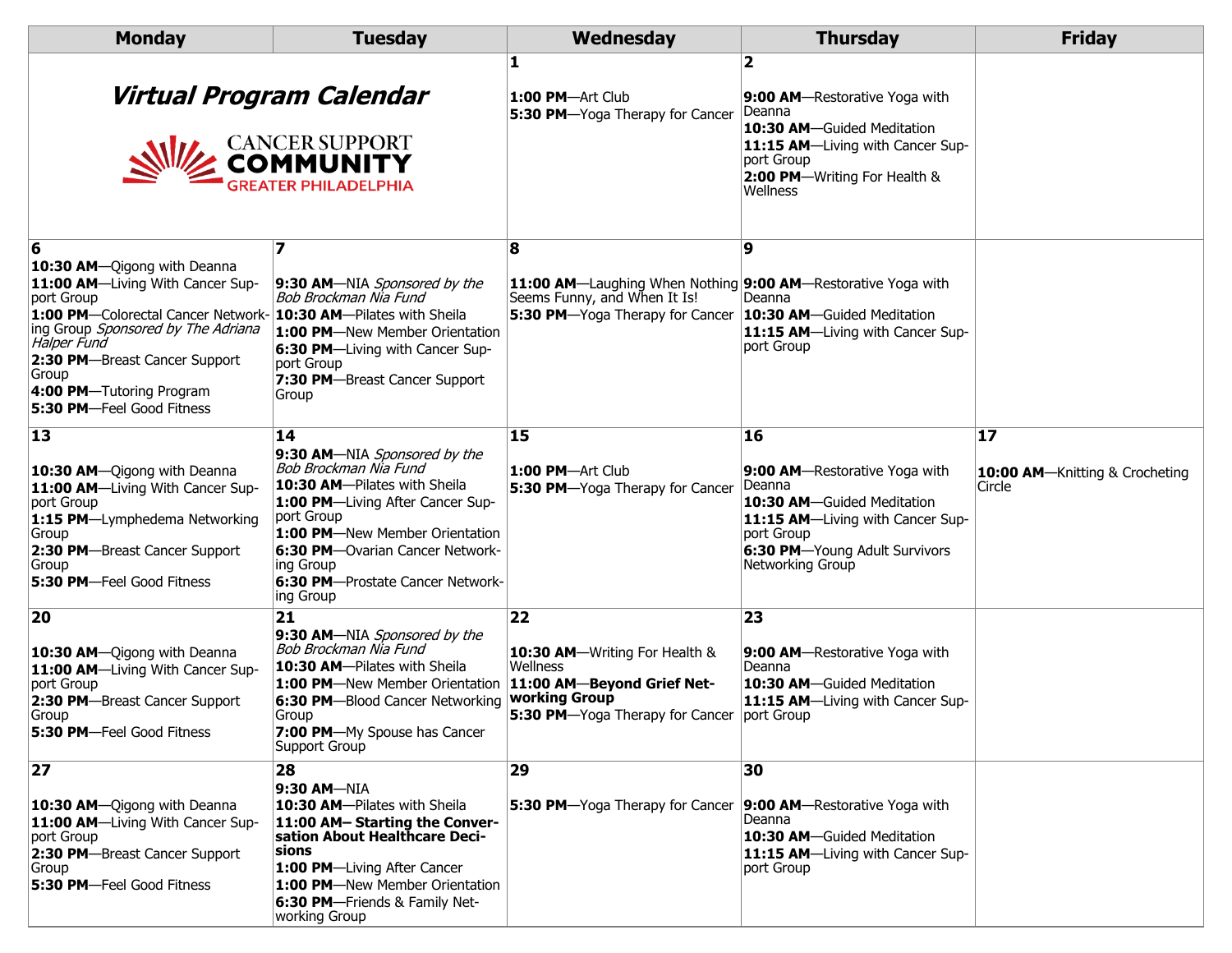

| <b>Ridgeland Mansion Program Calendar</b>                                                                                                                        |                                                                                                                                                                                                             |  |  |  |  |
|------------------------------------------------------------------------------------------------------------------------------------------------------------------|-------------------------------------------------------------------------------------------------------------------------------------------------------------------------------------------------------------|--|--|--|--|
| <b>Monday</b>                                                                                                                                                    | <b>Thursday</b>                                                                                                                                                                                             |  |  |  |  |
|                                                                                                                                                                  | 2<br><b>Celebration of Hope</b><br>9:00 AM-Restorative Yoga with Deanna<br>10:00 AM-Welcome Back Breakfast<br>10:30 AM-Guided Meditation<br>11:00 AM-Healthy and Simple Cooking<br>with Chef Monica Mannion |  |  |  |  |
| 6                                                                                                                                                                | 9                                                                                                                                                                                                           |  |  |  |  |
| 10:30 AM<br>Qigong with Deanna                                                                                                                                   | 10:30 AM<br><b>Guided Meditation</b>                                                                                                                                                                        |  |  |  |  |
| 13<br>10:30 AM<br>Qigong with Deanna                                                                                                                             | 16<br>10:00 AM Nia-Celebration of<br><b>Summer Dance</b><br>10:30 AM<br><b>Guided Meditation</b>                                                                                                            |  |  |  |  |
| 20                                                                                                                                                               | 23                                                                                                                                                                                                          |  |  |  |  |
| 10:30 AM<br>Qigong with Deanna                                                                                                                                   | 10:30 AM<br><b>Guided Meditation</b>                                                                                                                                                                        |  |  |  |  |
| 27                                                                                                                                                               | 30                                                                                                                                                                                                          |  |  |  |  |
| 10:30 AM<br>Qigong with Deanna                                                                                                                                   | 10:30 AM<br><b>Guided Meditation</b>                                                                                                                                                                        |  |  |  |  |
| The Suzanne Morgan Center @ Ridgeland Mansion<br>4100 Chamounix Dr. Philadelphia 19131<br>215-879-7733                                                           |                                                                                                                                                                                                             |  |  |  |  |
| Program assistance is available at this location on Mondays &<br>Thursdays, please call or email<br>Stephanie@cancersupportphiladelphia.org to schedule a visit. |                                                                                                                                                                                                             |  |  |  |  |